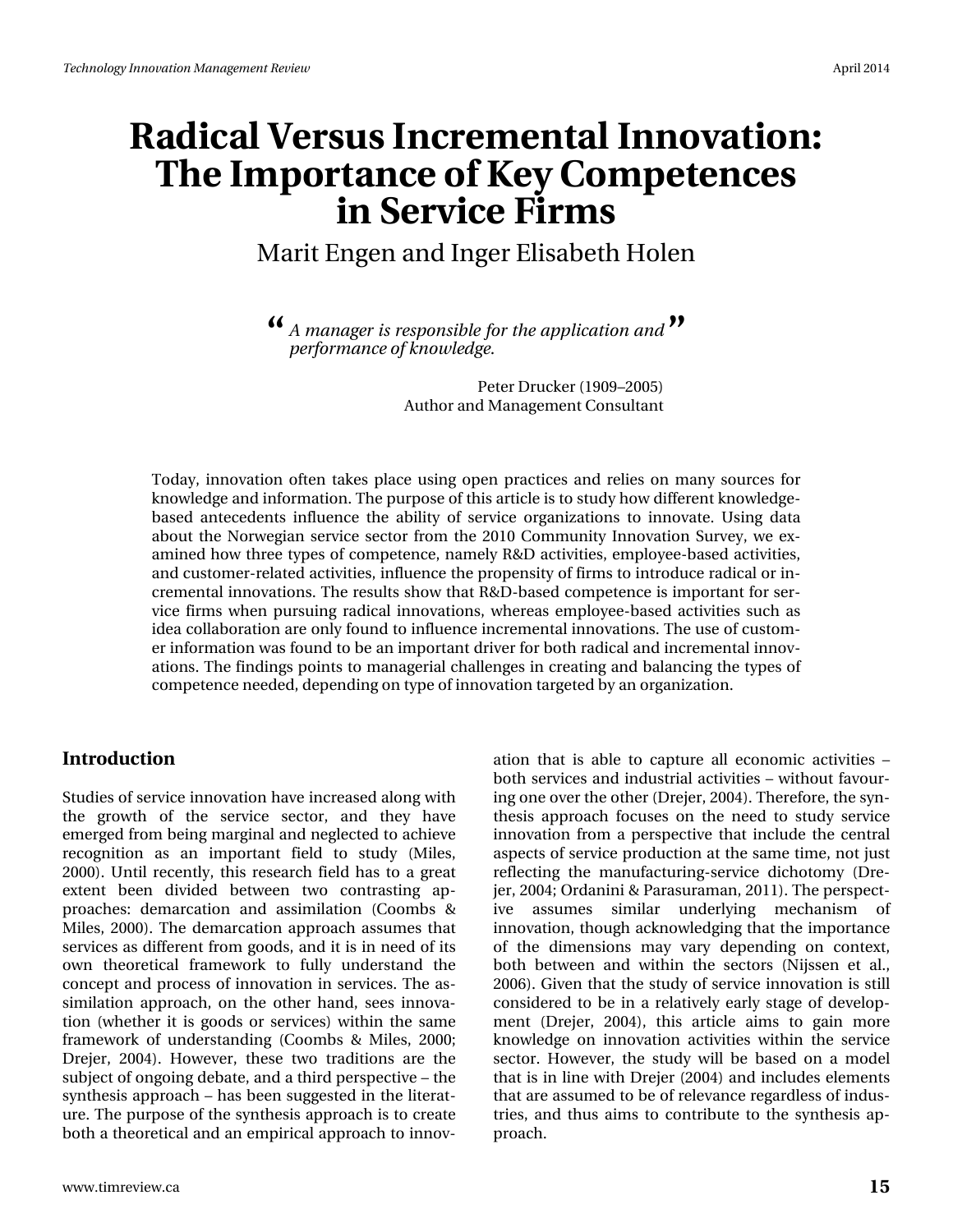*Marit Engen and Inger Elisabeth Holen*

According to Hult, Hurley, and Knight (2004), a firm's capacity to innovate is among the most important factors that impact its performance. Yet, little is known about the drivers of innovativeness in general (Hult et al., 2004), and empirical findings are both limited and inconclusive regarding the antecedents to innovation in services in particular (e.g., Ordanini & Parasuraman, 2011). In this article, a framework that includes antecedents to innovation and how they influence the capacities of service firms to innovate is proposed and tested. More precisely, building on the existing literature, we have identified three forms of competence (e.g., knowledge and skills) that are related to innovation activities of firms: i) R&D-based competence; ii) employee-based competence; and iii) customer-based competence. Furthermore, we distinguish between innovations based on their degree of novelty, and we examine how the different competences influence the propensity of service firms to introduce innovations that can be considered as being either radical or incremental.

The article makes two main contributions. First, the study suggests that different types of competence have varying influence over the ability of firms to introduce radical versus incremental innovations. Thus, managing the innovation process requires knowledge about how to balance the competences and exploit them differently depending on the innovation objective. Second, the findings indicate that R&D activities, although often described as being more relevant to innovation in manufacturing, are an important determinant to radical innovation in service firms.

The article is structured as follows. First, we introduce the theoretical background for the framework developed for the study. Second, we present the model and the research hypotheses, followed by the research method. Finally, we report and discuss the results, including their implications for management.

### **Theoretical Background**

All definitions of innovation include the development and implementation of something new (de Jong & Vermeulen, 2003). An ongoing debate in the literature is the question of the degree of novelty and how "novel: should be understood. The concepts of radical (or discontinuous) innovation and incremental innovation can be seen as representing opposite ends of a novelty spectrum (de Brentani, 2001). Radical change was

defined by Tushman and Romanelli (1985) as "processes of reorientation wherein patterns of consistency are fundamentally reordered." Although there are other definitions of the concept, the common feature is the effect of the change on the resources or technology in the organization. Incremental innovation, representing the other end of the spectrum, is characterized as a change that implies small adaptions to the status quo (Tushman & Romanelli, 1985), and it is often described as a step-by-step process.

Innovations in services are commonly characterized as being incremental (Sundbo & Gallouj, 2000). The innovations are often connected to the service process, and the development of the ideas is thus partly intertwined with the organizational structures and processes in the company. However, although the innovation is characterized as evolutionary in nature, the sum of the changes may well require major reallocation of resources or technology, and consequently be towards the radical end of the novelty spectrum. Hence, there is a need to separate how ideas and innovations emerge from their actual outcomes (e.g., Toivonen & Tuominen, 2009), recognizing that diverse innovation processes may lead to the implementation of ideas ranging from incremental to radical changes. The line of separation between when an innovation is categorized as incremental versus radical can be unclear. However, incremental innovations are typically represented by, for example, minor adaptions to the existing service concept or service delivery process, whereas radical innovations often imply changes that have a significant impact on a market, for example, changing the structure of the market or creating a new market.

#### *Antecedents to innovation*

Innovations depend on multiple factors that influence the process from idea generation through development to implementation. Sundbo and Gallouj (2000) describe it as an interactive process, depending on both external and internal factors. According to these authors, innovation in service firms is primarily driven by internal forces, which are defined as: i) the management and strategy of the firm; ii) employees at all levels of the firm; and iii) R&D departments – with the first two seen as the main factors. The external forces are divided into trajectories and actors. The former refers to ideas and logic that are diffused through social systems, whereas the latter corresponds to key market actors such as customers, suppliers, and competitors, with customers usually being identified as the most crucial.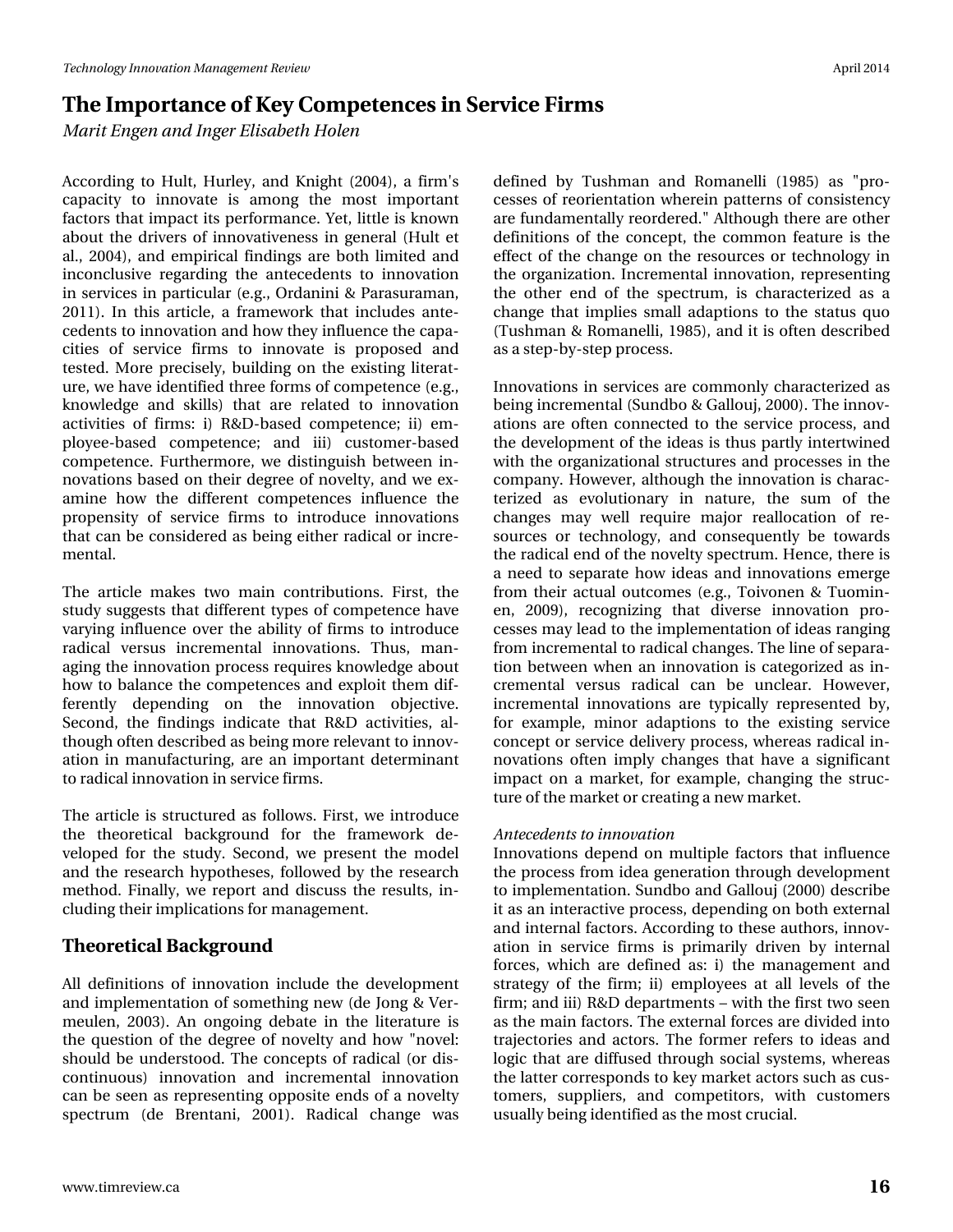*Marit Engen and Inger Elisabeth Holen*

The two internal factors  $-$  i) employees and management and ii) strategy – are emphasized as the most important in the innovation process (Sundbo & Gallouj, 2000). Managers need to be able to balance and lead the process while ensuring that the innovations fit within the chosen strategy. The importance of incorporating employees' knowledge in service innovation is also consistent with the literature (de Brentani, 2001; Ordanini & Parasuraman, 2011). Employees gain valuable knowledge from the interaction with customers through their mutual participation in the service delivery process.

Along with the internal drivers, innovation processes are said to depend on external knowledge, in particular customer-related knowledge. The customers play an active part in the service delivery process, and the value of gaining customer knowledge is well established in the literature, both for the general performance of organizations and for innovations in particular (Matthing et al., 2004; Slater & Narver, 2000). In recent literature, customers have been defined as co-creators of value (e.g., Vargo & Lusch, 2008), and a current research topic is how customers can play a more active part in the innovation processes of firms (e.g., Edvardsson et al., 2010).

#### **Research Framework and Hypotheses**

Based on the background above, we developed a research framework that incorporates three types of competence that are described in the literature as highly relevant antecedents to innovation. These antecedents are presumed to affect the ability of service firms to introduce innovations along the spectrum of novelty. Notwithstanding the continuous nature of this spectrum, following Mention (2011), we classified novelty into one of two categories: *radical innovations*, which have a high degree of novelty, and *incremental innovations*, which have a low degree of novelty. The framework is illustrated in Figure 1, and the rationale and hypotheses for the model are addressed next.

#### *R&D-based competence*

According to Sundbo and Gallouj (2000), a model describing a typical pattern for innovation in services is relying on employees acting as corporate entrepreneurs influenced by management to regulate and control this internal entrepreneurial process. In their model, traditional R&D departments play less important roles as drivers of innovation. However, their study also showed that the pattern of innovation in services varies within the sector, depending on the line of business. Although R&D-based knowledge is generally more relevant to manufacturing (e.g., Tether, 2005), recent studies found that R&D investments and activities are also important in service firms (Leiponen, 2012; Trigo, 2013). In view of the somewhat inconsistent findings regarding R&D, R&D-based knowledge and its potential influence on innovation are considered worthy of further investigation. Hence, we have included the investigation of this aspect as part of this study. Because R&D departments are rarely found in service firms (Sundbo & Gallouj, 2000), we divided R&D-related knowledge according to wheth-



**Figure 1.** Research framework of determinants of innovation and novelty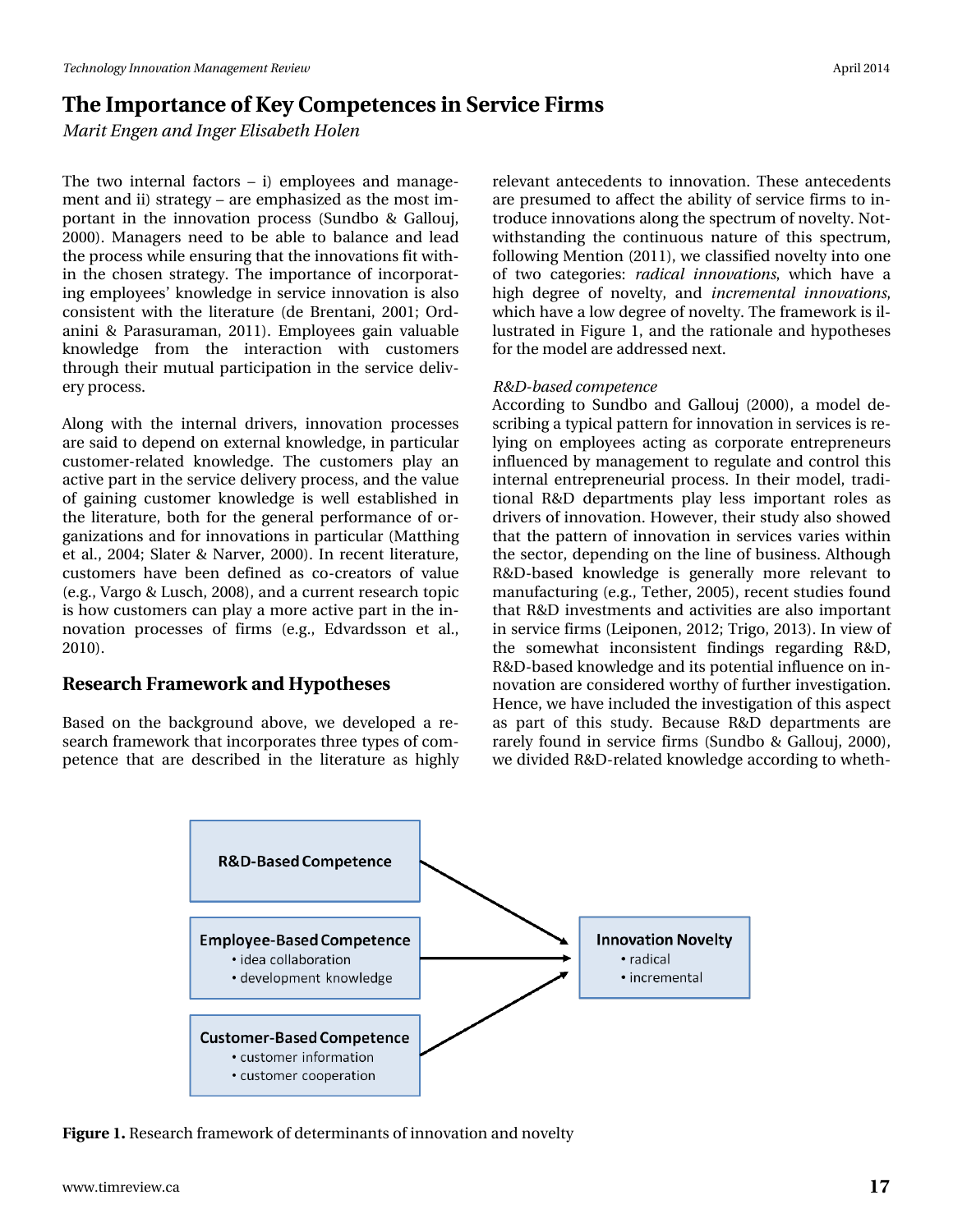*Marit Engen and Inger Elisabeth Holen*

er it originated from an in-house department or was externally acquired. In line with the study of Nijssen, Hillebrand, Vermeulen, and Kemp (2006), who found that R&D strength influenced the degree of novelty of new services, we defined the following hypothesis:

**Hypothesis 1a:** *Internal R&D-based competence is positively related to firms introducing radical innovations.*

**Hypothesis 1b:** *External-R&D based competence is positively related to firms introducing radical innovations.*

#### *Employee-based competence*

Several studies have found that the involvement of employees in the innovation processes is important for successful innovation (de Brentani, 2001; Ordanini & Parasuraman, 2011; Sundbo, 2008). The employees interact with customers and so are in positions to learn from customers. Thus, they may come up with new ideas, and employees' creative ideas are known to be important in organizational innovation (Zhou & Woodman, 2003). However, employees' knowledge and ideas need to be transferred within the organization if they are to be adopted by management, so interaction between individuals is thought to be important for successful innovation. Hence, management would be wise to facilitate a work environment for employees to interact and collaborate (e.g., Shalley & Gilson, 2004). According to Gwinner, Bitner, Brown, and Kumar (2005), employees can continuously adapt and customize the services provided, thereby creating innovations through evolutionary change. Ordanini and Parasuraman (2011) also found employee collaboration to contribute to innovation radicalness, hence:

#### **Hypothesis 2a:** *Employee idea collaboration is positively related to firms introducing radical innovations.*

**Hypothesis 2b:** *Employee idea collaboration is positively related to firms introducing incremental innovations.*

The innovation process is knowledge intensive, and the need for skilled employees is not limited to the R&D function (Leiponen, 2005). The innovation process in service organizations is often characterized as being a broad process, wherein many individuals and departments of the organization are involved. The employees may need to acquire new knowledge in order to participate in the development and implementation of the ideas. Thus, management needs to ensure that the employees have the skills necessary to fulfil these tasks. The concept of development knowledge is applied in the study by referring to the competence building of employees related to the innovation activities of the firm. Hence;

- **Hypothesis 3a:** *Development-based knowledge is positively related to firms introducing radical innovations.*
- **Hypothesis 3b:** *Development-based knowledge is positively related to firms introducing incremental innovations.*

#### *Customer-based competence*

Customer-related knowledge plays an important role in the innovation processes of firms. However, it has also been argued that firms should, to some extent, view customers as partners in the innovation process (Alam & Perry, 2002; Edvardsson et al., 2010). Consequently, customer-based competence can be divided according to how the knowledge is created, either by gaining information from the customers or by collaborating with them.

Although customers are conceptualized as significant for innovation, previous studies have yielded inconclusive results about the effects of their contributions. Ordanini and Parasuraman (2011) found that collaboration with customers enhanced the capacity of firms to generate new ideas, but did not affect the degree of radicalness of the innovations. On the other hand, Mention (2011) found a positive relationship between using customer-based information and novelty of innovations but no effect from co-operating with the customers on novelty. In view of this uncertainty, we formulated the following hypotheses:

- **Hypothesis 4a:** *Use of customer-based information is positively related to firms introducing radical innovations.*
- **Hypothesis 4b:** *Use of customer-based information is positively related to firms introducing incremental innovations.*
- **Hypothesis 5a:** *Customer-based co-operation is positively related to firms introducing radical innovations.*
- **Hypothesis 5b:** *Customer-based co-operation is positively related to firms introducing incremental innovations.*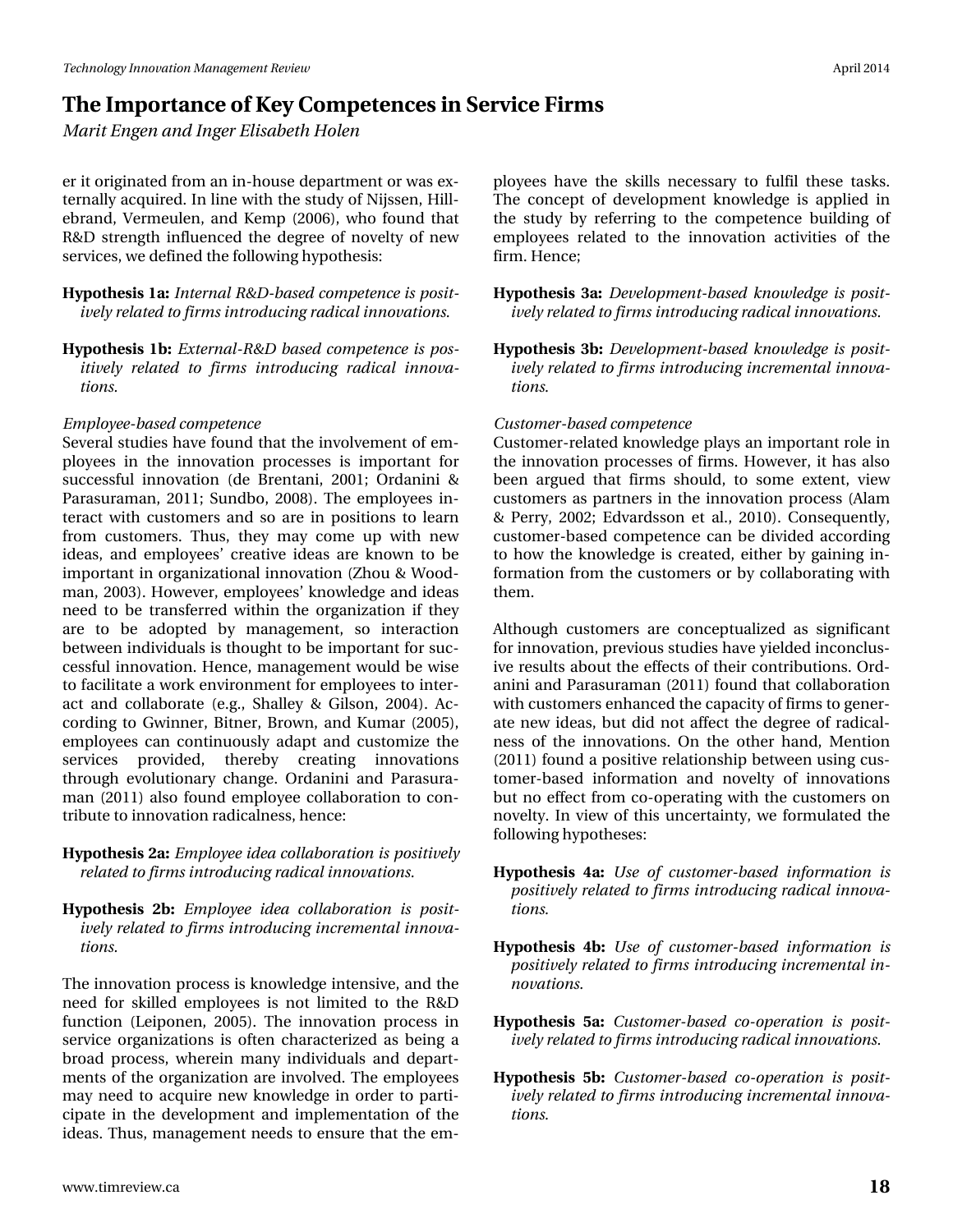# Wikh #Lp sruwdgfh#i#Nh|#Frp shwhgfhv#g#Vhuylfh#lup v P du with qi hq #dqg #q j hut #d vdeh wk # K r dnq

### Phwkrg

Wikh#wxg|#lv#edvhg#rq#gdvd#iurp#wkh#5343#Frppxqlw|# Logrydwr g# /x wh|#FLV /#5343, /# klfk # dv# r ggxfwhg# g# Qr uz d| #r u#kh# hduv#533; #w #53431#Wk h#gdvd#z huh# r oohf 0 4<<3v#dv#dq#qlwdwlyh#ri#wkh#Rujdqlvdwlrq#tru#Hfrqrplf# Fr 0r shudwir g#dgg#Ghyhorsp hqw#RHFG# hfgfruj, /#dgg#w# uhvxowhg#lq#wkh#ghyhorsphqw#ri#dq#lqqrydwlrq#pdqxdo# wk dwitchf dp httngr z g#dv#wk httRvor #P dgx do#RHFG/#5338, # Wikh#wdwww.fdd#xqlw#q#wkh#FLV#xxuyh|#v#wkh#lup#u#hqwhu0 suvh#

Wikh#wxg|#z dv#edvhg#rq#furw0vhfwlrqdd#gdwd1#Wkh#rul0 jlgdo#vdpsoh#lgfoxghg#6663#Qruzhjldg#vhuylfh#ilupv# Krz hyhu/#r ujdql}dwr qv#z lwk#ihz hu#wkdq#43#hp sor | hhv# dqvz huhg#d#bhw#h{whqvlyh#xhwwrqqdluh/#zklfk#zdv#qrw# dght x dwh#iru#rxu#sxusrvhv/#dqg#vr#kdyh#ehhq#rplwwhg1# Wkxv#wkh#uhvxow#zloo#eh#eldvhg#wrzdugv#wkh#odujhu#llupv# Wkh#lqdd#dpsdn#rqvlwhg#i#5969#lupv1

Wikh#gdwd#z huh#dqdd } hg#xvlqj #d#p xowlqrp Ido#uhjuhvvlrq# +whh#Dsshqgl{#4,14Wkh#ghshqghqw#yduldedn#lq#rxu#wxg|# lv#lqqrydwrq#qryhow|#+whh#lljxuh#4,1#Wklv#yduldedn#lv# ghilqhg#dv#kdylqj#wkuhh#srwledn#xwfrphv=#,#udglfdd#q0 grydwr g/#l,#gfuhphgwdd#ggrydwr g/#ru#ll,#gr#ggryd0 whrq #E|#lqfoxglqj#wkh#ilupv#wkdw#uhsruwhg#qrw#kdylqj# lqwurgxfhg#dq|#lqqrydwlrqv#gxulqj#wkh#wlphvsdq#ri#wkh# vx uyh| /#z h#duh#dedh#w #vwx g| #wk h#gliihuhqf hv#qr w#mx vw# iurp #qfuhphqvdd#wr#udglfdd#exw#dovr#zkdw#glwwlqjxlvkhv# ilup v#hqjdjlqj#q#qqrydwlrq#urp#wkrvh#zkr#gr#qrw1#

Wkh#qghshqghqw#yduldednv#zhuh#ghilqhg#dv#U) G0edvhg# frp shwhqfh/#hp sor|hh0edvhg#frp shwhqfh/#dqg#fxv0 wrphu0edvhg#frpshwhqfh1#lru#ghwdlov#frqfhuqlqj#prq0 ho# yduldednv/# ghvf ulswlyh# vvdwlwwlf v# dqg# uhvxow/# vhh#  $Ds shqgl$   $#$   $#$ 

### Uhvx ow

Hdf k # i # wk h # wk uh h # wk sh v # i # r p sh what h # d v # x h g # e | # wk h # ilup v#q#wkh#jurxs#uhsruwlqj#qr#qqrydwlrqv#dw#doc#q#wkh# shulrg/#exw#wr#d#bhwhu#h{whqw#ru#doo#w|shv#wkdq#llupv#lq# wk h#r wk hu#wz r #f dwhj r ul hv #A/k h#uhvx oww#dovr #vk r z hg#wk dw# ilup v#qwurgxflqj#udglfdd#qqrydwlrqv#xvhg#xwwrphu#q0 ir up dwir g#dv#d#vrx uf h#wr#d# uhdwhu#h{whqw#wk dg#wk h#qfuh0 p hqwdd# lqqrydwruv<sup>1#</sup> Cinhzlvh/# frrshudwlrq# zlwk# f x w r p huv#z dv#du#p r uh#f r p p r q#lq#lup v#hqj dj hg#lq# udglfdo#lqqrydw'r q#wkdq#dprqj#wkh#lqfuhphqwdo#lqqry0 dwww.#dqg#qrq0lqqrydwww.1

Rxwh i#wkh#whq#k|srwkhvhv/#hljkw#zhuh#frqiluphg1#Wkh# uhjuh wlrq#uh vx ow#+whh#Dsshqgl{#4,#vkrz#wkdw#U) G0

edvhg#frpshwhqfh/#erwk#lqwhuqdo#dqg#h{whuqdo#lq0 f undvhg#wkh#suredeldw|#ri#d#vhuylfh#ilup #lqwurgxflqj# qryho#lqqrydwrqv/#wkhuhe|#frqiluplqj#K|srwkhvhv#4d# dqg#4e1#K|srwkhvhv#5d#dqg#5e#uhidnfwhg#wkh#ylhz#wkdw# lghd#frooderudwirq#zrxog#qioxhqfh#qqrydwirqv#dw#erwk# h{ whp hv#i#wkh#qqrydwlrq#qryhow| #vshfww.p 1# Krzhyhu/# r go #gf uhp hqwdo#ggr ydw'r g#z dv#r xgg#wr#ehghilw#urp # lghd#frooderudwirg#dprgj#hpsor|hhv/#wkxv/#K|srwkhvlv# 5d#v#qrw#xssruvhg1#K|srwkhvhv#6d#dqg#6e/#zklfk#uhodvln# w #krz #hp sor | hhv#wkurxjkrxw#wkh#rujdql}dwtrq#qhhq# nqrz ohgjh#wr#frqwulexwh#wr#wkh#ghyhorsphqw#dqg#psoh0 p hqvdvvr q#ri#lqqrydvvr qv/#z huh#vkrzq#wr#lqioxhqfh# er wk#lqfuhphqwdd#dqg#udglfdd#lqqrydwlrqv/#wkxv#frq0 ilup lqj#erwk#k|srwkhvhv1#Uhjduglqj#fxwwrphu#frpshw0 hqfh/#K|srwkhvhv#7d#dqg#7e#zhuh#ixool#vxssruwhg1#Nkh# x vh# i# x vwr p hu0edvhg#qir up dwlr q#qf uhdvhg#wk h#s ur e0 deldw #ri#qwurgxflqj#erwk#qfuhphqwdo#dqg#udglfdo#q0 qrydw'r qv'#Frrshudw'r q#z lwk#fxwwrphuv#rqd #vhhpv#wr#  $\lg i \alpha$  hqf h#ilup v#lqwur gxflqj #udglf do#lqqr ydwlr q/#wkxv# vxssruwlqj#K|srwkhvlv#8d:#krzhyhu/#wkh#k|srwkhvl}hg# uhodwir gykls#wr#gfuhphgwdo#ggrydwir g#zdv#grw#vljglilf0  $dqw#$ 

With #product row to dng# ru#llup #vl}h#+lth 1#qxpehu# i#hp 0 sor | hhv, #dqg#h{sruw#rulhqvdwlrq1#Wkh#frhiilflhqw#iru# ilup #vl}h#z huh#qrw#vljqlilfdqw#z khuhdv#h{sruw#rulhqwd0 whrq#uhgxfhg#wkh#suredeldw|#ri#qrw#lpsohphqwlqj#lq0 qr ydw'r qv#dw#doof#

### Glvf x wlr g#dgg#Fr gf ox vlr gv

Wikiv#wxg|#kdv#irfxvhg#rq#krz#dqvhfhghqw#wr#lqqryd0 whrq/#khuh#lghqwilhg#dv#U) G/#hpsor|hh#dqg/#xwwrphu0 edvhg#frpshwhqfh/#lqioxhqfh#wkh#fdsdflwhv#ri#vhuylfh# ilup v#wr#lqqrydwh/#lqfoxglqj#erwk#hqgv#ri#wkh#qryhow|# frqwlqxxp = #udglfdd#yhuvxv#qfuhphqwdd#qqrydwlrq1# Wkh# ww.gl #gr hv#gr w#dgguhvv#z khwkhu#wkh#lggr ydwlr g#df wlylw0 lhv#dqg#wkh#h{whqw#ri#lqqrydwlyhqhw/#dv#lv#phdvxuhg# khuh/#duh#edvhg#g#d#llup \*v#wudvhjlf#ghflvlrg1#Mkdv#v/#d# ilup #p lj kw#wudwhj lfdoot#ghflgh#grw#wr#xvh#uhvrxufhv#wr# hqi di h#lq#lqqrydwrq#zkhwkhu#udglfdd#ru#lqfuhphqwdd# Willy#ww.gl #p huhd #glvfxwhv#wkh#wjsh#ri#frpshwhqfhv# wkdw#qioxhqfh#qqrydwrq#dqg#qryhow|/#dqg#qrw#wkh#srv0 vledn#uhdvrqv#zk|#lupv#krrvh#qrw#wr#qqrydwh#

Rxu#lqglqjv#rqwdexwh#wr#xu#xqghuwodqglqj#i#qqryd0 whrq#q#vhuylfhv#q#vhyhudd#zd|v1#luvw/#xu#lqglqjv#udlvh# vrph#xhwlrqv#derxw#wkh#dwxpswlrq#wkdw#qqrydwlrqv# lq#vhuylf h#lup v#uduhd #ghshqg#rq#U) G#+h1 1#Vxqger # # J door xn/#5333, #A/Kh#ilqglqjv#lqglfdwh#wkdw#U) G0uhodwhg# ngrz ohgi h#lv#dq#lp sruwdqw#gulylgi#rufh#ru#vhuylfh#ru0 jdgl}dwir gy#z khg#ghyhorslgj#udglfdo#fkdgjhv/#wkxv#frg0 ilup lqj #uhf hqw#uhvhduf k#r q#vhuylf h#ilup v\*#uhddqf h#r q#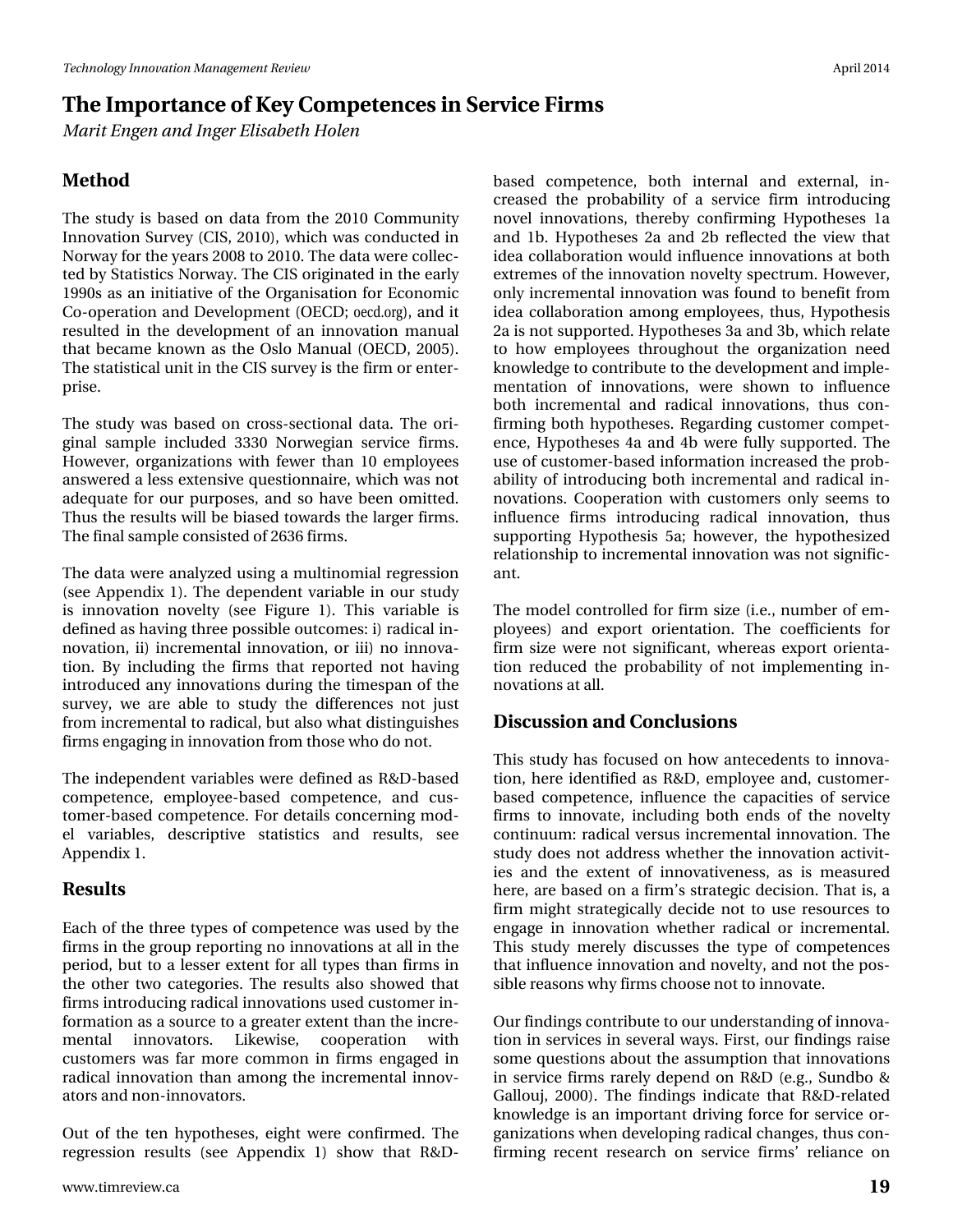*Marit Engen and Inger Elisabeth Holen*

R&D knowledge (Leiponen, 2012). The results contribute to the synthesis approach in innovation literature, which upholds the need for studying service innovation from a perspective that includes elements assumed to be of relevance regardless of industry (e.g., Drejer, 2004).

Second, the results confirm the general notion in the service innovation literature that skilled employees make important contributions to the innovation capacity of organizations. However, the findings also add to the ambiguity regarding the effects of employees collaborating on innovation. Collaboration was expected to influence both the extent and novelty of innovations, but was found to be significant only for incremental innovation. It may be that the measure of collaboration in idea generation we used in this study is more reflective of exploitation of knowledge and therefore leads to incremental changes, rather than reflecting increased knowledge that can contribute to radical change.

Finally, the findings confirm the importance of using customer information when innovating. In line with previous studies (e.g., Evangelista, 2006) customer-related information was found to influence both radical and incremental innovation. However, collaboration with customers was found to effect only radical change. It may be that incremental innovation is largely driven by internal processes and knowledge held by employees.

In summary, the results indicate that there are differences in how various kinds of competence influence the ability of firms to introduce radical versus incremental innovations. R&D-based knowledge appears to be more important when pursuing changes with a high degree of novelty, whereas employee-related competences, as in idea collaboration, play a larger role in incremental changes. The findings all points to managerial challenges in creating and balancing the competences needed.

#### *Managerial implications*

From a practical perspective, the results obtained imply that the processes leading to radical versus incremental innovations rely on different kinds of competence. To align with a chosen strategy for innovation, managers

need to understand what knowledge to invest in and what ways of generating ideas to pursue. The results suggest that R&D-based knowledge is not as relevant for developing incremental innovation, as it is when developing and implementing radical changes, here defined as new to the market for services. Furthermore, the results suggest that the R&D-based knowledge does not need to originate from a firm's own departments, because such knowledge can also be externally acquired. Consequently, managers of service firms should consider how a more systematic approach to the R&Dbased knowledge may benefit their innovation efforts if radical changes are the goal.

The results also point to the role of employees in the innovation processes. Ensuring that employees throughout the organization have the knowledge necessary to contribute to the innovation process and to implement the change is related to both ends of the novelty scale. Given that innovations in services often extend across departments, it is important that management invest in the employees' knowledge in general, to broaden the knowledge base within firm.

Finally, the results confirm the importance of the ability of firms to continuously collect and use information from customers in order to contribute to, and facilitate, the innovation effort. New services must be developed in response to customers' needs if they are to succeed, and it is important that managers have systems in place to continuously collect market information and disseminate it within the organization as part of knowledge sharing. Moreover, managers should also find ways to engage in collaborating activities with customers when pursuing radical innovations. It seems that customers may be able not only to evaluate present service offers, but they can also contribute with more radical ideas for new services. Thus, creating ways to cooperate better with customers may be essential to the capacity of the firm to innovate.

To conclude, innovations in service firms will benefit from the use of knowledge from a diversity of sources, internally and externally, making it important for managers to have a strategy that balances the type of competences, as well as the ability to exploit them in pursuit of different innovation objectives.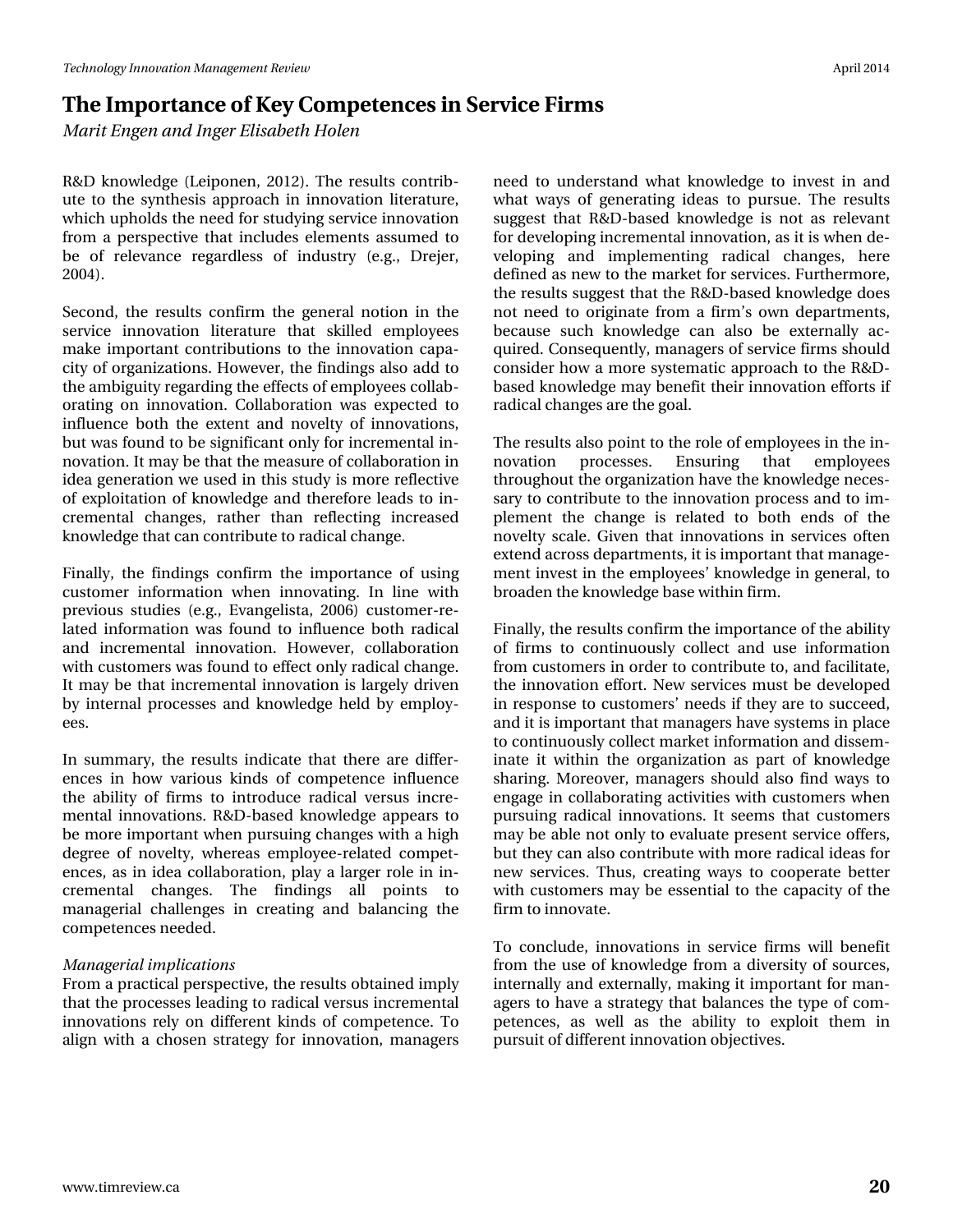*Marit Engen and Inger Elisabeth Holen*

### **About the Authors**

**Marit Engen** is an Assistant Professor at Lillehammer University College, Norway, where she is also a PhD student at The Centre for Innovation in Services. Her research project focuses on the management of employee-driven service innovation with a particular focus on idea creation in frontline employees and how ideas from the front end are absorbed into the innovation processes in service organizations. She holds an MSc in Marketing from Buskerud and Vestfold University College, Norway, with a specialization in knowledge management. She has worked as an advisor in the tourism sector for several years and has broad experience from projects in both the private and public sectors.

**Inger Elisabeth Holen** is a PhD student in the field of public and private service innovation at the Centre of Innovation in Services at Lillehammer University College, Norway. Her research has a special focus on linkages between innovation activity and business performance in service firms, but also on how public policy can stimulate innovation. She holds an MSc in Business and Economics from the BI Norwegian Business School in Oslo, Norway. She is also a co-owner of a milk-producing farm and has experience from agriculture and business consulting, and she has worked with a variety of entrepreneurs as well as established companies.

### **References**

Alam, I. & Perry, C. 2002. A Customer-Oriented New Service Development Process. *Journal of Services Marketing,* 16(6): 515- 534.

http://dx.doi.org/10.1108/08876040210443391

- Coombs, R. & Miles, I. 2000. Innovation, Measurement and Services: The New Problematique. In M. J. S. & I. Miles (Eds.), *Innovation Systems in the Service Economy:* 83-102. Boston: Kluwer.
- CIS. 2010. Community Information Survey. European Commission Eurostat. April 1, 2014:

http://epp.eurostat.ec.europa.eu/portal/page/portal/microdata/cis

- de Brentani, U. 2001. Innovative Versus Incremental New Business Services: Different Keys for Achieving Success. *Journal of Product Innovation Management,* 18: 169-187. http://dx.doi.org/10.1111/1540-5885.1830169
- de Jong, J. P. J. & Vermeulen, P. A. M. 2003. Organizing Successful New Service Development: A Literature Review. *Management Decision*, 41(9): 844. http://dx.doi.org/10.1108/00251740310491706
- Drejer, I. 2004. Identifying Innovation in Surveys of Services: A Schumpeterian Perspective. *Research Policy,* 33(3): 551-562. http://dx.doi.org/10.1016/j.respol.2003.07.004
- Edvardsson, B., Gustafsson, A., Kristensson, P., & Witell, L. 2010. Customer Integration in Service Innovation. In F. Gallouj & F. Djellal (Eds.), *The Handbook of Innovation and Services: a Multi-Disciplinary Perspective.* Cheltenham: Edward Elgar.
- Evangelista, R. 2006. Innovation in the European Service Industries. *Science & Public Policy,* 33(9): 653-668.
- Gwinner, K. P., Bitner, M. J., Brown, S. W., & Kumar, A. 2005. Service Customization Through Employee Adaptiveness. *Journal of Service Research*, 8(2): 131-148. http://dx.doi.org/10.1177/1094670505279699
- Hult, G. T. M., Hurley, R. F., & Knight, G. A. 2004. Innovativeness: Its Antecedents and Impact on Business Performance. *Industrial Marketing Management,* 33(5): 429-438. http://dx.doi.org/10.1016/j.indmarman.2003.08.015
- Leiponen, A. 2005. Skills and Innovation. International *Journal of Industrial Organization,* 23(5–6): 303-323. http://dx.doi.org/10.1016/j.ijindorg.2005.03.005
- Leiponen, A. 2012. The Benefits of R&D and Breadth in Innovation Strategies: A Comparison of Finnish Service and Manufacturing Firms. *Industrial and Corporate Change,* 21(5): 1255-1281. http://dx.doi.org/10.1093/icc/dts022
- Long, S. J. & Freese, J. 2006. Regression Models for Categorical Dependent Variables Using Stata. Texas: Stata Press.
- Matthing, J., Sandén, B., & Edvardsson, B. 2004. New Service Development Learning from and with Customers. *International Journal of Service Industry Management,* 15(5): 479-498. http://dx.doi.org/10.1108/09564230410564948
- Mention, A.-L. 2011. Co-operation and Co-opetition as Open Innovation Practices in the Service Sector: Which Influence on Innovation Novelty? *Technovation,* 31(1): 44-53. http://dx.doi.org/10.1016/j.technovation.2010.08.002
- Miles, I. 2000. Services Innovation: Coming of Age in the Knowledge-Based Economy. *International Journal of Innovation Management,* 4(4): 371-389. http://dx.doi.org/10.1142/s1363919600000202
- Nijssen, E. J., Hillebrand, B., Vermeulen, P. A. M., & Kemp, R. G. M.
- 2006. Exploring Product and Service Innovation Similarities and Differences. *International Journal of Research in Marketing*, 23(3): 241-251. http://dx.doi.org/10.1016/j.ijresmar.2006.02.001
- OECD. 2005. *Oslo Manual: Guidelines for Collecting and Interpreting Innovation Data,* third ed. Paris: OECD.
- Ordanini, A. & Parasuraman, A. 2011. Service Innovation Viewed Through a Service-Dominant Logic Lens: A Conceptual Framework and Empirical Analysis. *Journal of Service Research,* 14(1): 3-23.

http://dx.doi.org/10.1177/1094670510385332

- Schumpeter, J. A. 1934. *The Theory of Economic Development. Cambridge,* MA: Harvard University Press.
- Shalley, C. E. & Gilson, L. L. 2004. What Leaders Need to Know: A Review of Social and Contextual Factors That Can Foster or Hinder Creativity. *The Leadership Quarterly,* 15(1): 33-53. http://dx.doi.org/10.1016/j.leaqua.2003.12.004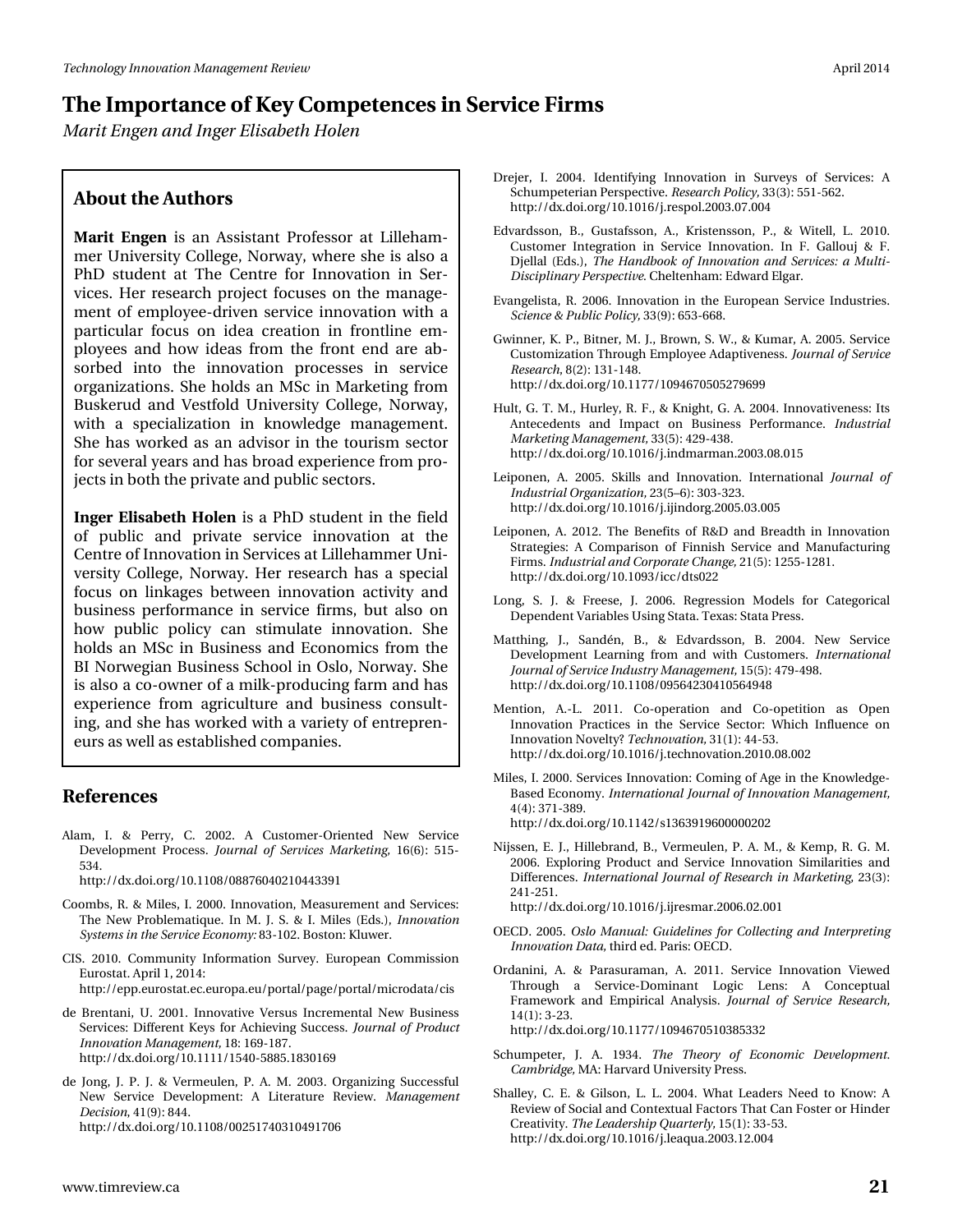*Marit Engen and Inger Elisabeth Holen*

- Slater, S. F. & Narver, J. C. 2000. The Positive Effect of a Market Orientation on Business Profitability: A Balanced Replication. *Journal of Business Research,* 48(1): 69-73. http://dx.doi.org/10.1016/S0148-2963(98)00077-0
- Sundbo, J. 2008. Innovation and Involvement in Services. In L. Fuglsang (Ed.), *Innovation and the Creative Prosess. Towards Innovation with Care.* Cheltenham, UK: Edward Elgar.
- Sundbo, J. & Gallouj, F. 2000. Innovation as a Loosely Coupled System in Services. *International Journal of Services Technology and Management,* 1(1): 15-36.
- Tether, B. S. 2005. Do Services Innovate (Differently)? Insights from the European Innobarometer Survey. *Industry & Innovation,* 12: 153-184.

http://dx.doi.org/10.1080/02642060902749492

Toivonen, M. & Tuominen, T. 2009. Emergence of Innovations in Services. *The Service Industries Journal,* 29(7): 887 - 902. http://dx.doi.org/10.1080/02642060902749492

- Trigo, A. 2013. The Nature of Innovation in R&D- and Non-R&D-Intensive Service Firms: Evidence from Firm-Level Latent Class Analysis. *Industry and Innovation,* 20(1): 48-68. http://dx.doi.org/10.1080/13662716.2013.761380
- Tushman, M. L. & Romanelli, E. 1985. Organizational Evolution: A Metamorphosis Model of Convergence and Reorientation. In L. L. Cummings & M. B. Staw (Eds.), *Research in Organizational Behavior,* 7: 171-222). Greenwich, CT: JAI press.
- Vargo, L. S. & Lusch, F. R. 2008. Service-Dominant Logic: Continuing the Evolution. *Journal of the Academy of Marketing Science,* 36: 1- 10.

http://dx.doi.org/10.1007/s11747-007-0069-6

Zhou, J. & Woodman, R. W. 2003. Managers' Recognition of Emplyees' Creative Ideas: A Social-Cognitive Model. In V. L. Shavinina (Ed.), *The International Handbook on Innovation.* Oxford: Elsevier.

#### **Appendix 1: About the Research**

The categories of innovation in the CIS survey were based on Schumpeter's (1934) original categories of product, process, organizational, and marketing innovation. The different categories were coded as binary (yes/no). The survey did not use the notions of radical or incremental innovation. The questions were framed to discover whether the product or process innovations were new to the market or new to the firm. According to de Brentani (2001), the degree of novelty can be defined using these two categories, where "new to the market" describes a higher degree of innovativeness compared to "new to the firm". Hence, we defined the group of radical innovators to consist of the firms that had introduced a product or service new to the market or a process innovation new to the market in the period from 2008 to 2010, whereas the group of incremental innovators consists of the firms that had introduced products, services, or processes, or that had been engaged in organizational or market innovation only new to the firm, in the same period. A similar categorization of innovation novelty has been used on CIS data by other researchers (e.g., Mention, 2011). The last group of non-innovators consists of the firms that had reported no innovation at all in the three-year period.

A description of the dependent and independents variables and how they are modelled is shown in Table 1.

Both internal R&D and external R&D were included as separate, binary variables in the model as measures of R&D-based competence.

Employee-based competence was evaluated with two measures. First, development-based knowledge was handled with a binary variable reflecting whether or not the firm had engaged in competence building for the purpose of developing or implementing new or enhanced products or processes. Second, we modelled employee collaboration via two binary variables, one capturing the firm's successful use of idea-brainstorming groups, and the other measuring the use of interdisciplinary work groups intended to stimulate new ideas.

Customer-based competence was modelled with a variable for the use of information and cooperation. The original survey scale on information use ranged from 0 for no use to 3 for great importance. To avoid an interval scale interpretation of an ordinal scale, the scale was reduced to a binary scale for the analysis with the value 1 for high or medium importance and 0 for low importance or no use. The customer-based cooperation was also measured using a binary scale.

In addition to the variables directly connected to the firm's innovation activities, two control variables were included: i) firm size, in terms of the number of employees, and ii) export orientation.

#### *Model specification*

Even though the outcomes of our dependent variable, innovation novelty, could be seen as ordered in degree of newness, the "distances" between the categories are not likely to be equal. Thus, the assumption of parallel regressions could be violated, so that ordinal regression will not be the appropriate choice (e.g., Long & Freese,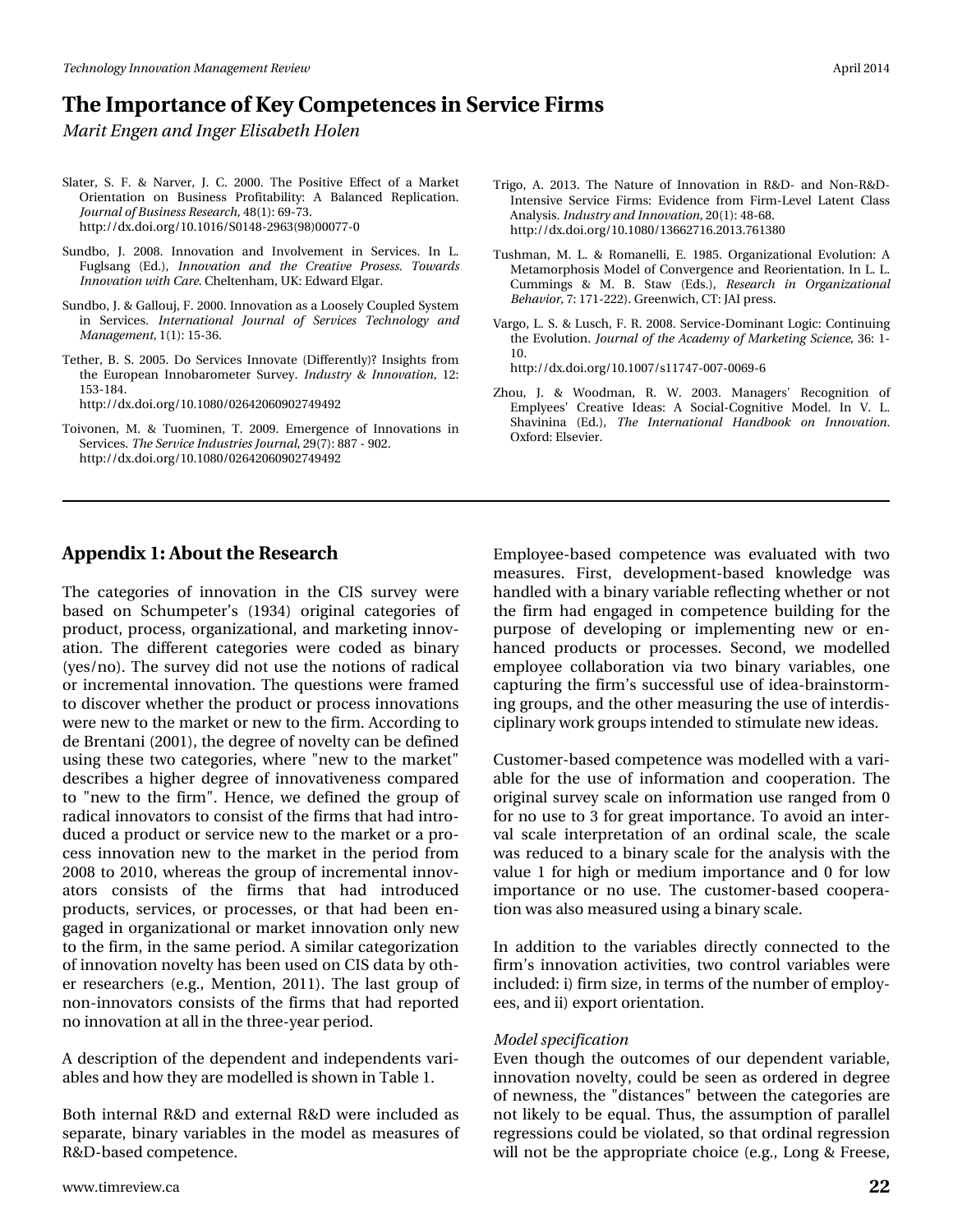*Marit Engen and Inger Elisabeth Holen*

2006). The Wald-test gives a p-value of 0,000 as evidence for rejecting the null hypothesis that the coefficients are equal across the categories of innovators. A second alternative is estimation of binary logistic regressions for all comparisons among the alternatives of the dependent variable, but a problem of doing so is that each binary logit is based on a different sample. Although our main interest is in the differences between service firms engaged in incremental and radical innovation respectively, we also want to compare the innovative firms with the firms that have not introduced innovations at all. Hence, we used multinomial logit regression to estimate the model, specifying firms engaged in incremental innovation as the base category.

Table 2 presents descriptive statistics for our model variables. The sample distribution on the dependent variable is 19.5% of the service firms introducing radical innovations and 22.2% using incremental innovations, which leaves 58.3% of the firms with no innovations at all between the years 2008 and 2010.

#### *Regression results*

The parameter estimates of the multinomial regression model are presented in Table 3. The overall accuracy of the model is relatively good (pseudo  $R^2$  = 0.3433). Because incremental innovation is defined as the base category, the reported coefficients in Table 3 for radical innovation and no innovation are both estimated in comparison to incremental innovations. The discussion of the results below Table 3 is however presented in line with the hypotheses, referring to expected outcome on radical and incremental innovation.

| Variable Type | <b>Description</b>                                                                               | Range    |
|---------------|--------------------------------------------------------------------------------------------------|----------|
| Dependent     | Innovation novelty<br>$(0=$ no innovation, 1=incremental innovation only, 2= radical innovation) | $0 - 2$  |
| Independent   | R&D-based competence                                                                             |          |
|               | Internal R&D (1 if used internal R&D, 0 otherwise)                                               | $0 - 1$  |
|               | External R&D (1 if used externally acquired R&D, 0 otherwise)                                    | $0 - 1$  |
|               | Employee-based competence                                                                        |          |
|               | Idea collaboration (1 if used brainstorming/interdisciplinary<br>work groups, 0 otherwise)       | $0 - 1$  |
|               | Development knowledge (1 if used internal competence building,<br>0 otherwise)                   | $0 - 1$  |
|               | Customer-based competence                                                                        |          |
|               | Customer-based information sources (1 if used, 0 otherwise)                                      | $0 - 1$  |
|               | Customer-based co-operation (1 if used, 0 otherwise)                                             | $0-1$    |
| Control       | Export orientation (1 if firm was exporting, 0 otherwise)                                        | $0 - 1$  |
|               | Size (number of employees)                                                                       | 10-16700 |

#### **Table 1.** Description of the variables included in the model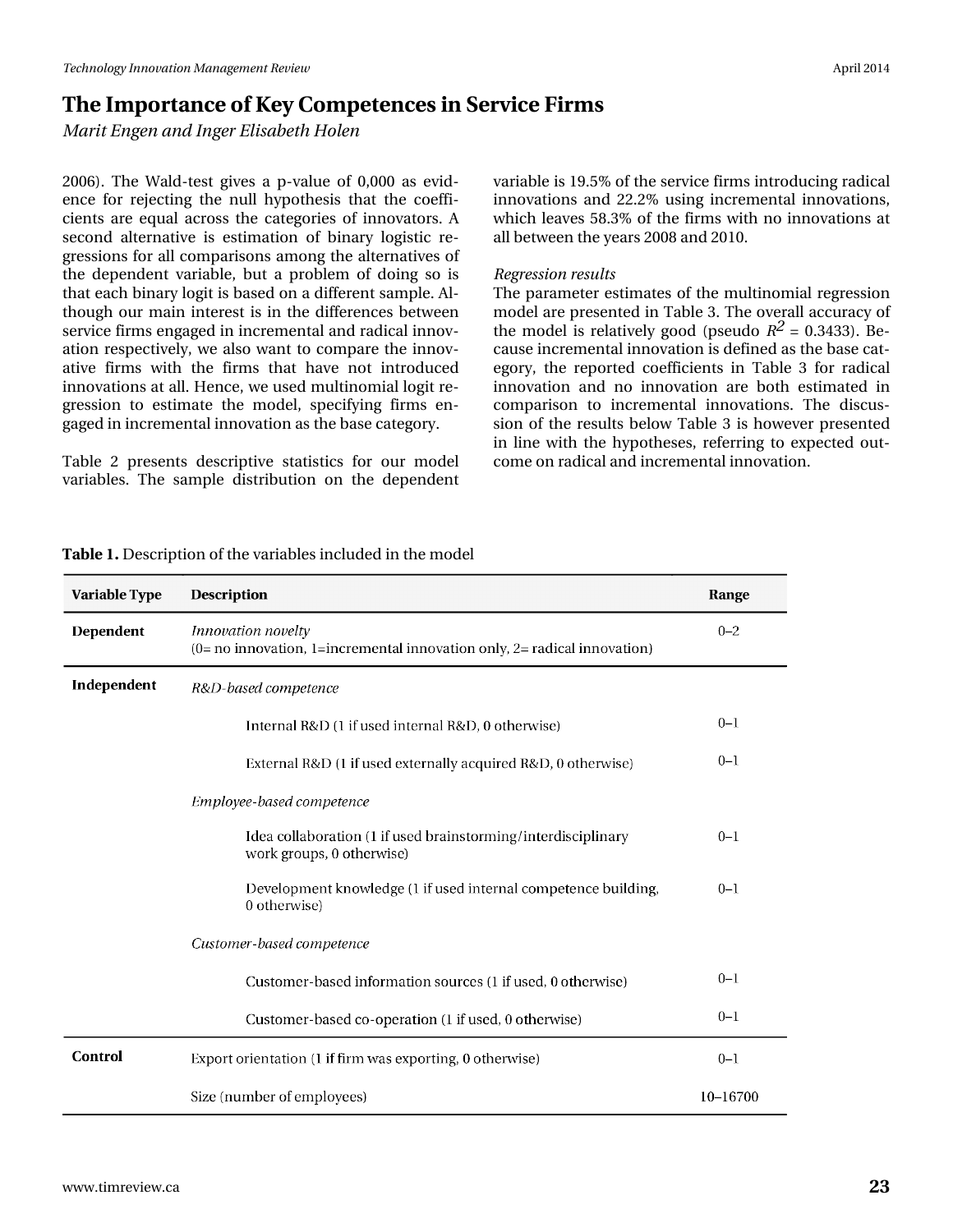*Marit Engen and Inger Elisabeth Holen*

## **Table 2.** Descriptive statistics for model variables

| Variable                                               | <b>No Innovation</b> | Incremental<br><b>Innovation</b> | Radical<br>Innovation |
|--------------------------------------------------------|----------------------|----------------------------------|-----------------------|
| Number of firms                                        | 1537                 | 586                              | 513                   |
| % of firms in each group                               | 58.3                 | 22.2                             | 19.5                  |
| R&D-based competence<br>(% with use within each group) |                      |                                  |                       |
| Internal R&D                                           | 5.7                  | 29.0                             | 76.4                  |
| External R&D                                           | 1.8                  | 11.1                             | 33.9                  |
| Employee-based competence                              |                      |                                  |                       |
| Idea collaboration                                     | 24.2                 | 68.3                             | 82.5                  |
| Development knowledge                                  | 2.5                  | 29.5                             | 69.2                  |
| Customer-based competence                              |                      |                                  |                       |
| Customer-based information sources                     | 22.0                 | 69.6                             | 90.6                  |
| Customer-based cooperation                             | 0.9                  | 5.5                              | 22.0                  |
| Control variables:                                     |                      |                                  |                       |
| <b>Export orientation</b>                              | 28.7                 | 43.1                             | 58.1                  |
| Number of employees (mean/std.dev)                     | 92/215.59            | 160/788.45                       | 120/350.57            |